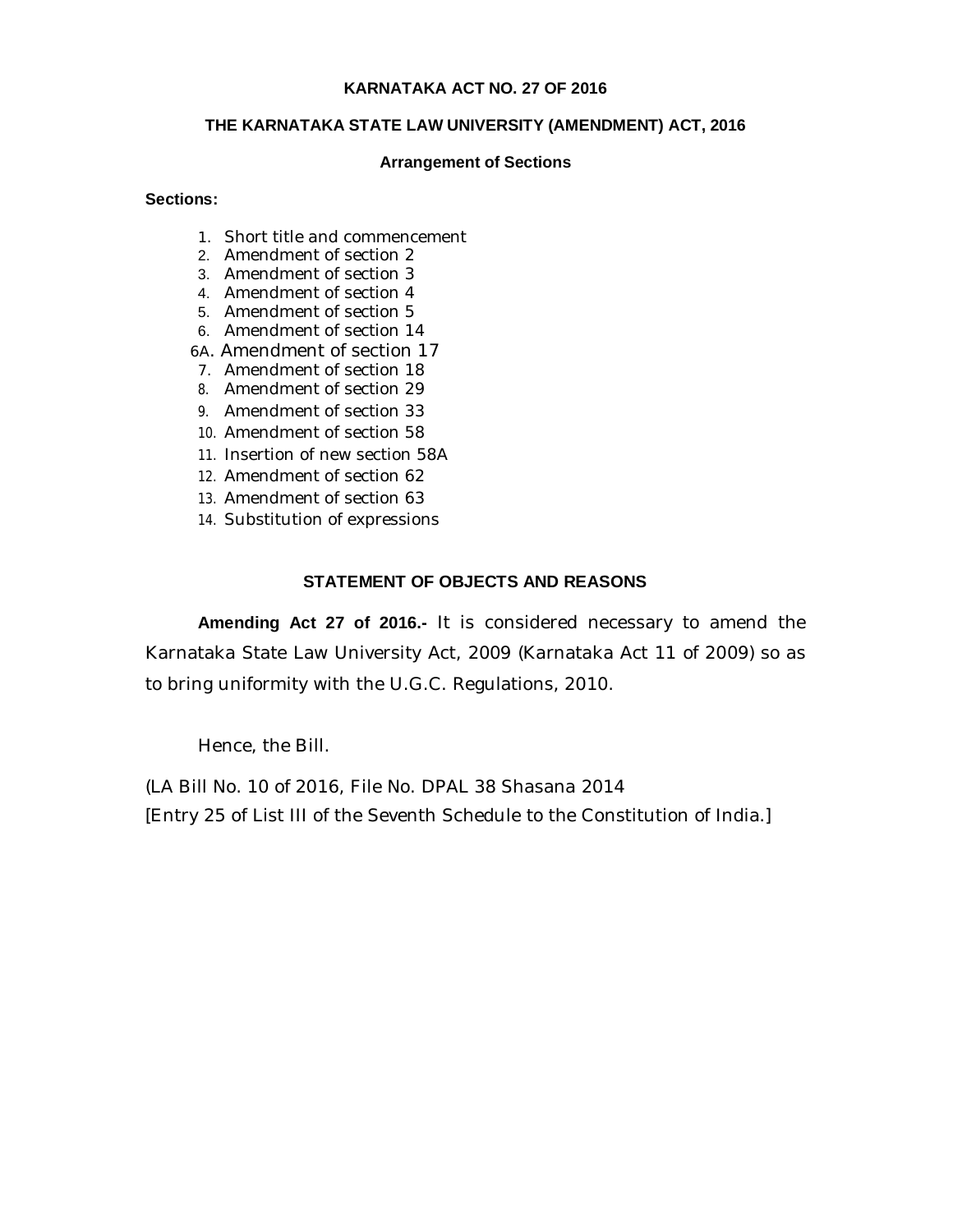# **KARNATAKA ACT NO. 27 OF 2016**

(First Published in the Karnataka Gazette Extra-ordinary on the eighth day of August, 2016)

#### **THE KARNATAKA STATE LAW UNIVERSITY (AMENDMENT) ACT, 2016**

(Received the assent of the Governor on the fourth day of August, 2016)

An Act to amend the Karnataka State Law University Act, 2009.

Whereas, it is expedient to amend the Karnataka State Law University Act, 2009 (Karnataka Act 11 of 2009) for the purposes hereinafter appearing;

Be it enacted by the Karnataka State Legislature in the sixty seventh year of the Republic of India as follows.-

**1. Short title and commencement.-** (1) This Act may be called the Karnataka State Law University (Amendment) Act, 2016.

(2) It shall come into force at once.

**2. Amendment of section 2.-** In the Karnataka State Law University Act, 2009 (Karnataka Act 11 of 2009) (hereinafter referred to as the Principal Act), in section 2, in clause(l) for the words "Reader", "Lecturer", "Senior Lecturer and Selection Grade Lecturer" the words "Associate Professor, and Assistant Professor" shall be substituted;

**3. Amendment of section 3.-** In section 3 of the Principal Act, in sub-section(3), for the words "at Rayapur Village", the words "at Navanagar" shall be substituted.

**4. Amendment of section 4.-** In section 4 of the Principal Act, in sub-section (1), in clause (f), for the words "and Legal Services", the words "Legal Services, Government Officers and Officials", shall be substituted.

**5. Amendment of section 5.-** In section 5 of the Principal Act, in clause (xvi), for the words "Lecturers, Readers and Professor and other teaching posts" the words "Teachers" shall be substituted.

**6. Amendment of section 14.-** In section 14 of the Principal Act,-

(a) in sub-sections (1) and (3), for the words "eminent academician", the words "distinguished academician" shall be substituted;

(b) after sub-section(2), the following shall be inserted namely:-

"(2-A) The person to be appointed as the Vice-Chancellor shall possess highest level of competence, integrity, morals and institutional commitment with an experience of not less than ten years as professor in law of an University or an experience of not less than ten years in equivalent position in a reputed research and/or academic administrative organization in legal field;"

(c) in sub-section (5), for the words "Sixty Five years", the words "Sixty Seven years" shall be substituted.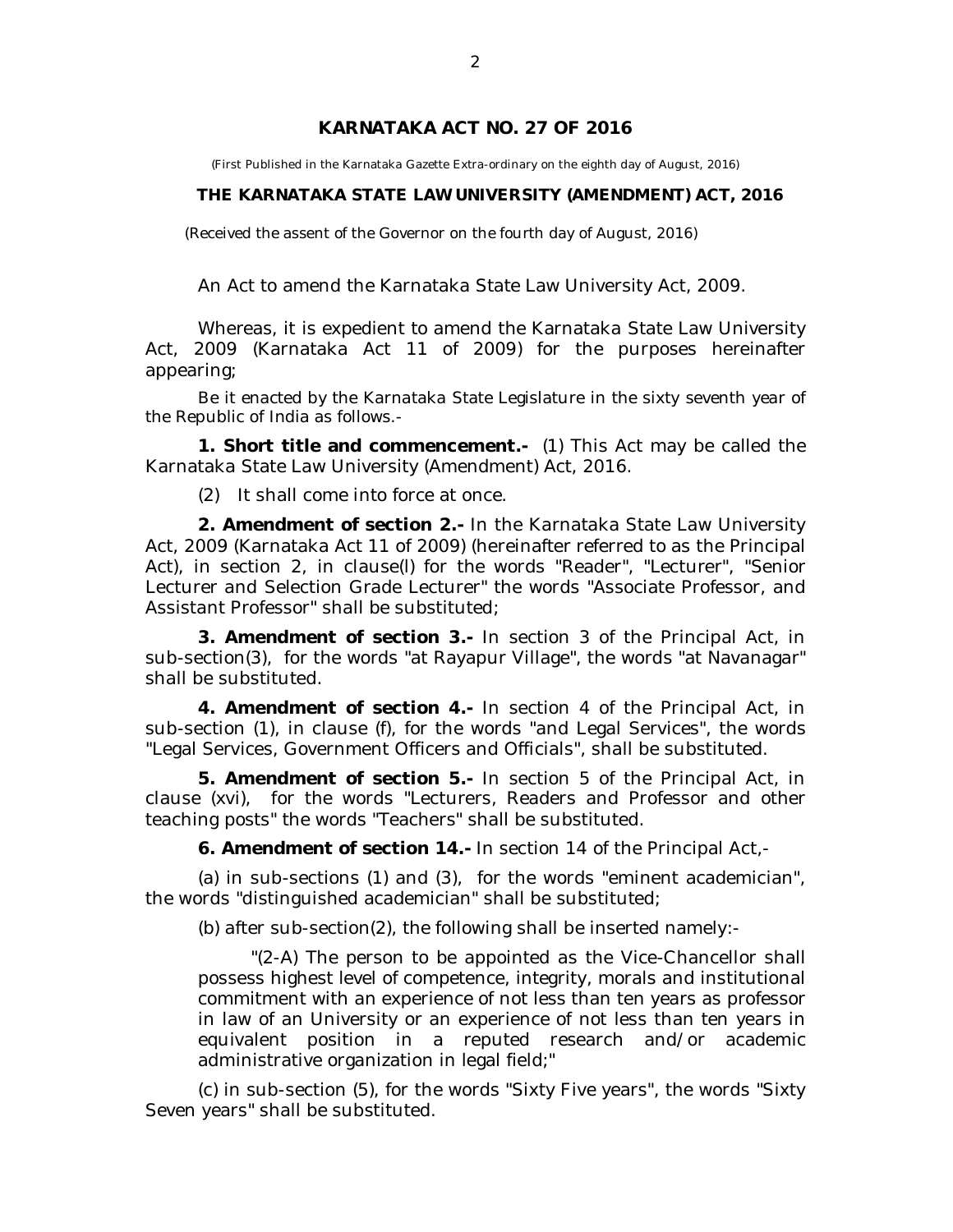**6A. Amendment of section 17.-** In section 17 of the principal Act, for sub-section (2), the following shall be substituted, namely :-

"(2) The State Government may appoint an officer not below the rank of Group-A senior scale of the Department of Law or Department of Parliamentary Affairs or an officer belonging to All India Service or Karnataka Administrative Service as Registrar of the University.

Provided that in case no officer specified sub-section (2), is available then a professor with not less than five years of service as Professor may be appointed as Registrar of the University."

**7. Amendment of section 18.-** In section 18 of the Principal Act, in sub-section(1), the words "the Finance Committee" shall be omitted;

**8. Amendment of section 29.-** In section 29 of the Principal Act, in sub-section(3) in clause (h), after the words "the Vice-Chancellor", the words "for a period of one year on the basis of seniority" shall be inserted.

**9. Amendment of section 33.-** In section 33 of the Principal Act, in sub-section(1),-

- (i) in clause (h) for the words "in the order of Seniority", the words "for a period of one year on the basis of seniority" shall be substituted; and
- (ii) after clause (n), the following shall be inserted, namely:-

"(o) one Dean nominated by Vice-Chancellor for a period of two years;"

**10. Amendment of section 58.-** In section 58 of the Principal Act,-

(i) for sub-section(5), the following shall be substituted, namely:-

"(5) In cases of Affiliation for a new college, new course in existing college and in cases of permanent affiliation, the Registrar shall within such time as the Government may from time to time specify submit application and all proceedings, if any of the academic council and of the Syndicate to the Government which shall after such inquiry as may appear to it to be necessary, make recommendation for the grant of the affiliation for new college, new course in existing college or permanent affiliation or any part thereof or refuse the affiliation or any part thereof and the University shall issue orders accordingly:

Provided that in case of continuation of affiliation to the existing colleges, the recommendation of the Government shall not be necessary and the University shall after following such procedure as may be prescribed and with approval of the syndicate, grant the continuation of such affiliation".

(ii) in sub-section (6), the proviso shall be omitted.

**11. Insertion of new section 58A.-** In the Principal Act, after section 58, the following shall be inserted, namely:-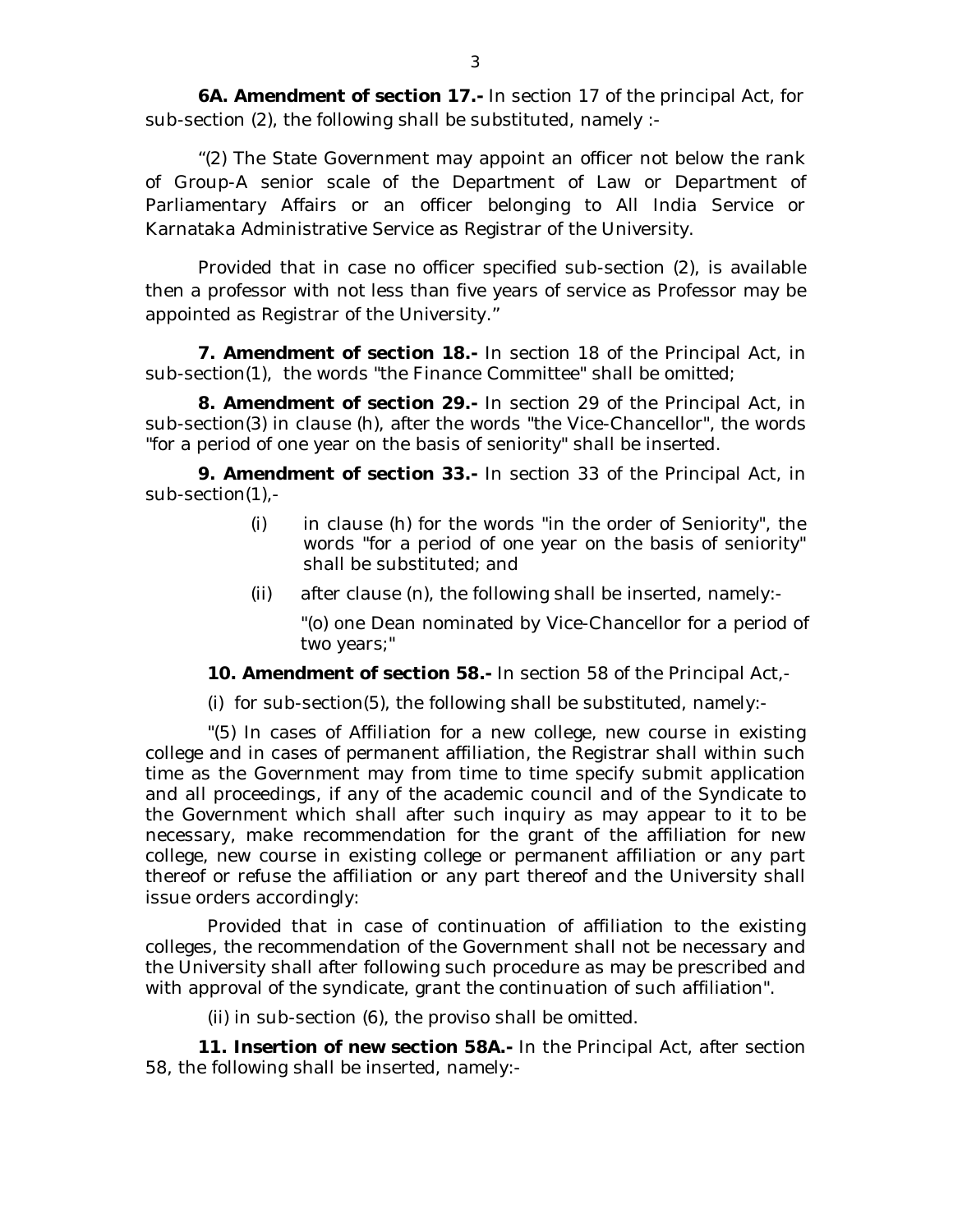**"58A. Permanent Affiliation.-** (1) A college which was affiliated continuously for a period of not less than five years and fulfilled all the conditions of affiliation and attained the academic excellence and the administrative standards on an average stipulated by the University from time to time shall be eligible for grant of permanent affiliation.

(2) The provisions of Section 58 shall mutatis mutandis apply for sanction of permanent affiliation.

(3) A college permanently affiliated to the University shall be subject to review of its functioning both administratively and academically from time to time by the University and atleast once in a period of five years by the Government.

(4) Notwithstanding anything contained in the preceding sub-sections, if a permanently affiliated college fails to fulfill any of the conditions specified in sub-section (1), the permanent affiliation shall be cancelled:

Provided that such permanent affiliation shall not be cancelled unless an opportunity of being heard is afforded by the University, to the college concerned:

Provided further that, on cancellation of the permanent affiliation, the concerned college shall seek temporary continuation of affiliation on yearly basis".

**12. Amendment of section 62.-** In section 62 of the Principal Act, in sub-section(2), the words "devise method of evaluation, examination and tests" shall be omitted.

**13. Amendment of section 63.-** In section 63 of the Principal Act, after sub-section (6), the following shall be inserted, namely:-

 "(7) If any affiliated college voluntarily closes any course or the college without following procedures specified in sub-sections (1) to (6), the University may forfeit the deposit or may impose a fine of not less than Rs. 25,000/- but not exceeding Rs. 1,00,000/-".

**14. Substitution of expressions.-** In the Principal Act, for the words "Reader", "Lecturer", "Readership", "Lecturership" wherever they occur the words "Associate Professor", "Assistant Professor" "Associate Professorship" "Assistant Professorship" shall respectively be substituted.